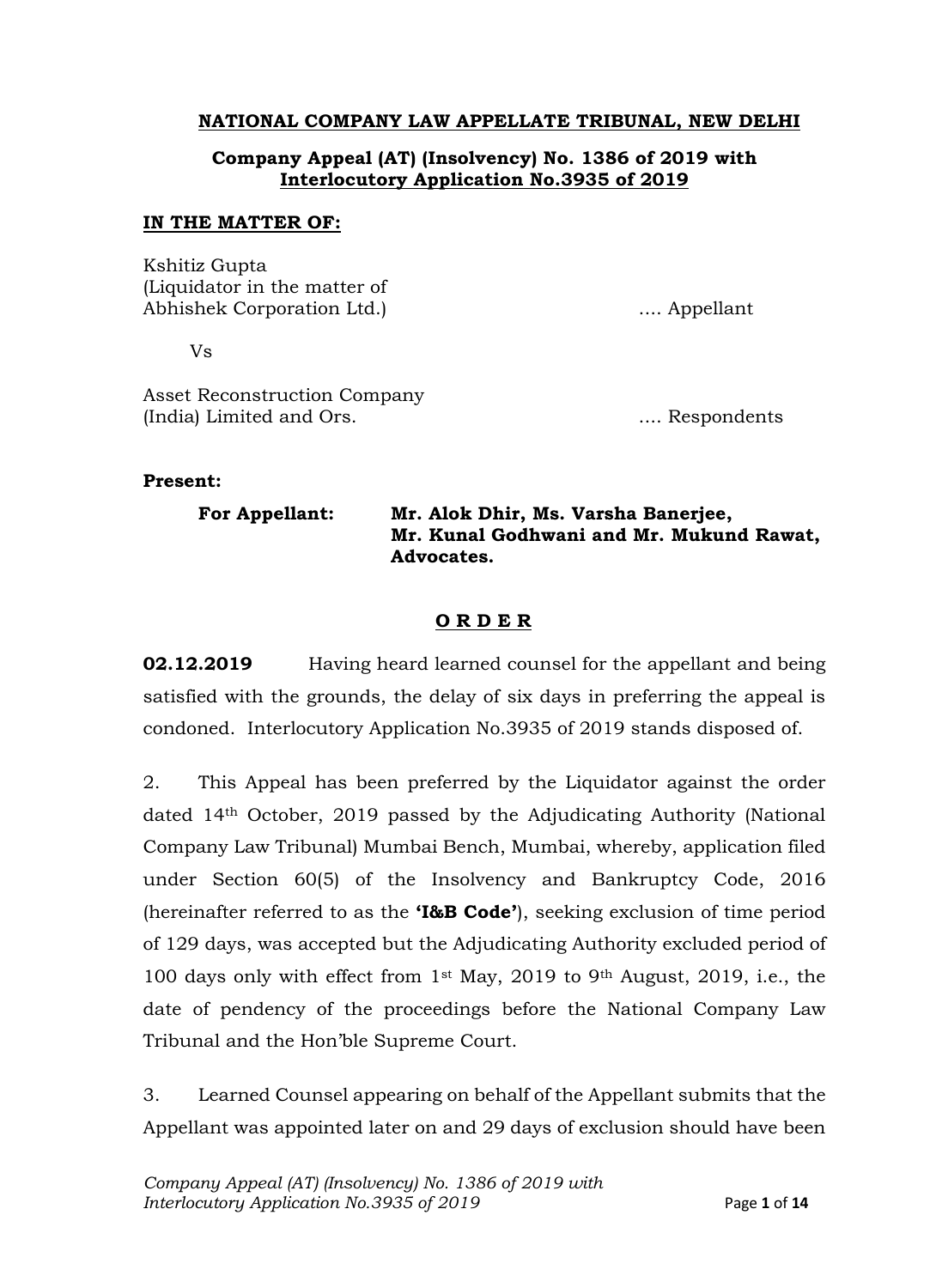granted as no steps for liquidation were taken by the earlier 'Liquidator', showing his inability to continue as 'Liquidator'. After 29 days, the Appellant was appointed as 'Liquidator'. However, that cannot be a ground for exclusion of period of 29 days. The period which has been taken by this Appellate Tribunal and the Hon'ble Supreme Court, i.e., the total period of 180 days has been taken into consideration for the purpose of counting the period of exclusion. We find no reason to interfere with the impugned order dated 14th October, 2019.

4. Learned Counsel for the Appellant submits that the Appellant was directed to sell the assets within 180 days. However, we are not inclined to make any observation in this regard as order by which the Appellant was directed to sell the assets is under challenge before this Appellate tribunal.

5. In the case of *"Y. Shivram Prasad vs. S. Dhanapal & Ors. – Company Appeal (AT) (Insolvency) No.224 of 2018"* disposed of on *27th February, 2019*, this Appellate Tribunal observed and held as follows:-

> *"11. During the liquidation stage, 'Liquidator' required to take steps to ensure that the company remains a going concern and instead of liquidation and for revival of the 'Corporate Debtor' by taking certain measures.*

> *12. The aforesaid issue fell for consideration before this Appellate Tribunal in "S.C. Sekaran v. Amit Gupta & Ors.─ Company Appeal (AT) (Insolvency) Nos. 495 & 496 of 2018" wherein this Appellate Tribunal having noticed the decision of the Hon'ble Supreme Court in "Swiss Ribbon Pvt. Ltd. & Anr. v. Union of India & Ors. (Supra) and "Meghal Homes Pvt. Ltd." observed and held:*

*"5. We have heard the learned counsel for the parties and perused the record. The Hon'ble Supreme Court in 'Swiss Ribbons Pvt. Ltd. & Anr. vs. Union of India*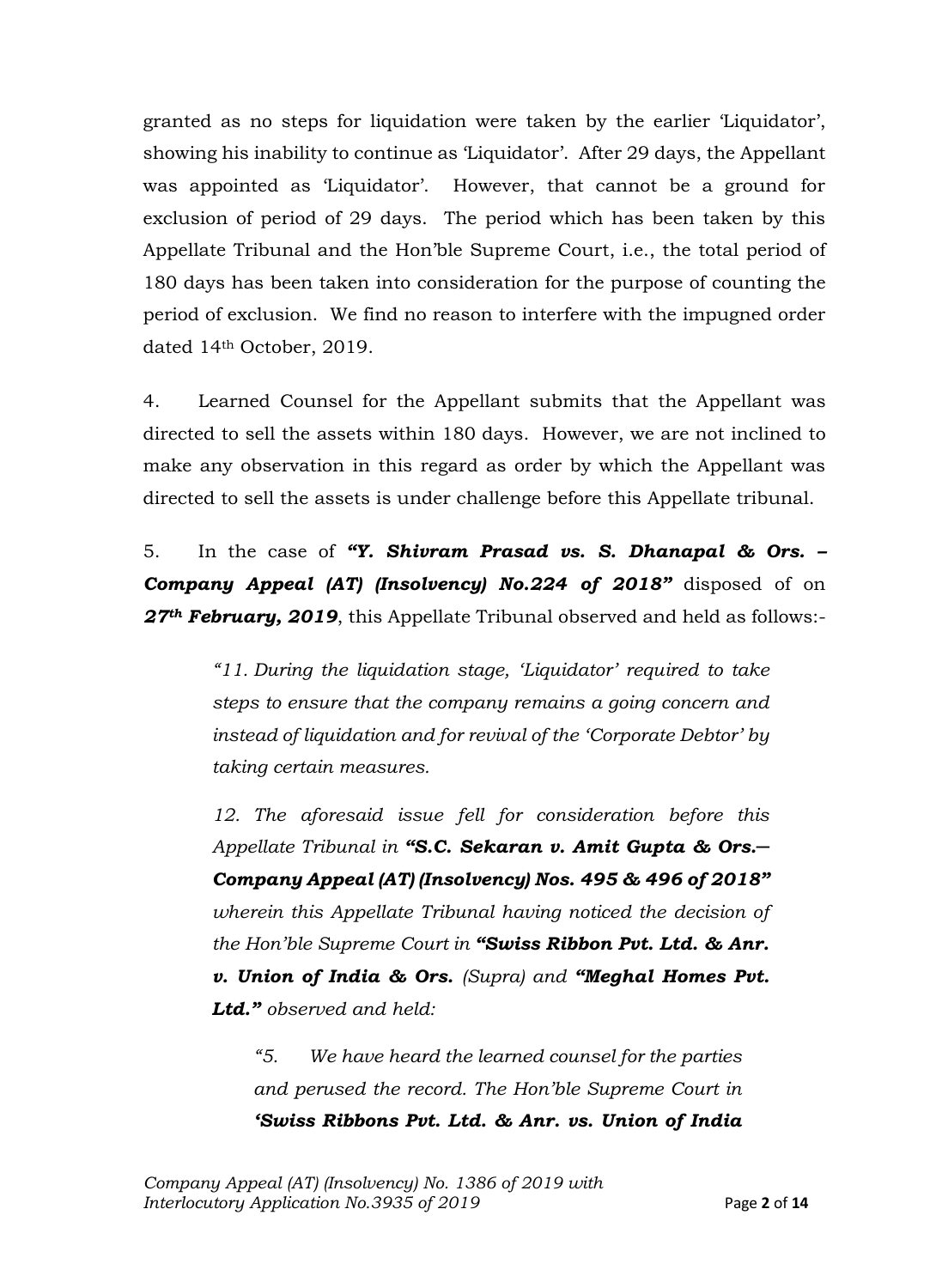*& Ors. – Writ Petition (Civil) No. 99 of 2018' by its judgment dated 25th January, 2019, observed as follows:*

> *"11. ………What is interesting to note is that the Preamble does not, in any manner, refer to liquidation, which is only availed of as a last resort if there is either no resolution plan or the resolution plans submitted are not up to the mark. Even in liquidation, the liquidator can sell the business of the corporate debtor as a going concern. [See ArcelorMittal (supra) at paragraph 83, footnote 3]. (Emphasis added)*

> *12. It can thus be seen that the primary focus of the legislation is to ensure revival and continuation of the corporate debtor by protecting the corporate debtor from its own management and from a corporate death by liquidation. The Code is thus a beneficial legislation which puts the corporate debtor back on its feet, not being a mere recovery legislation for creditors. The interests of the corporate debtor have, therefore, been bifurcated and separated from that of its promoters /those who are in management. Thus, the resolution process is not adversarial to the corporate debtor but, in fact, protective of its interests. The moratorium imposed by Section 14 is in the interest of the corporate debtor itself, thereby preserving the assets of the corporate debtor during the resolution process. The timelines within which the resolution process is to take place again protects the corporate debtor's*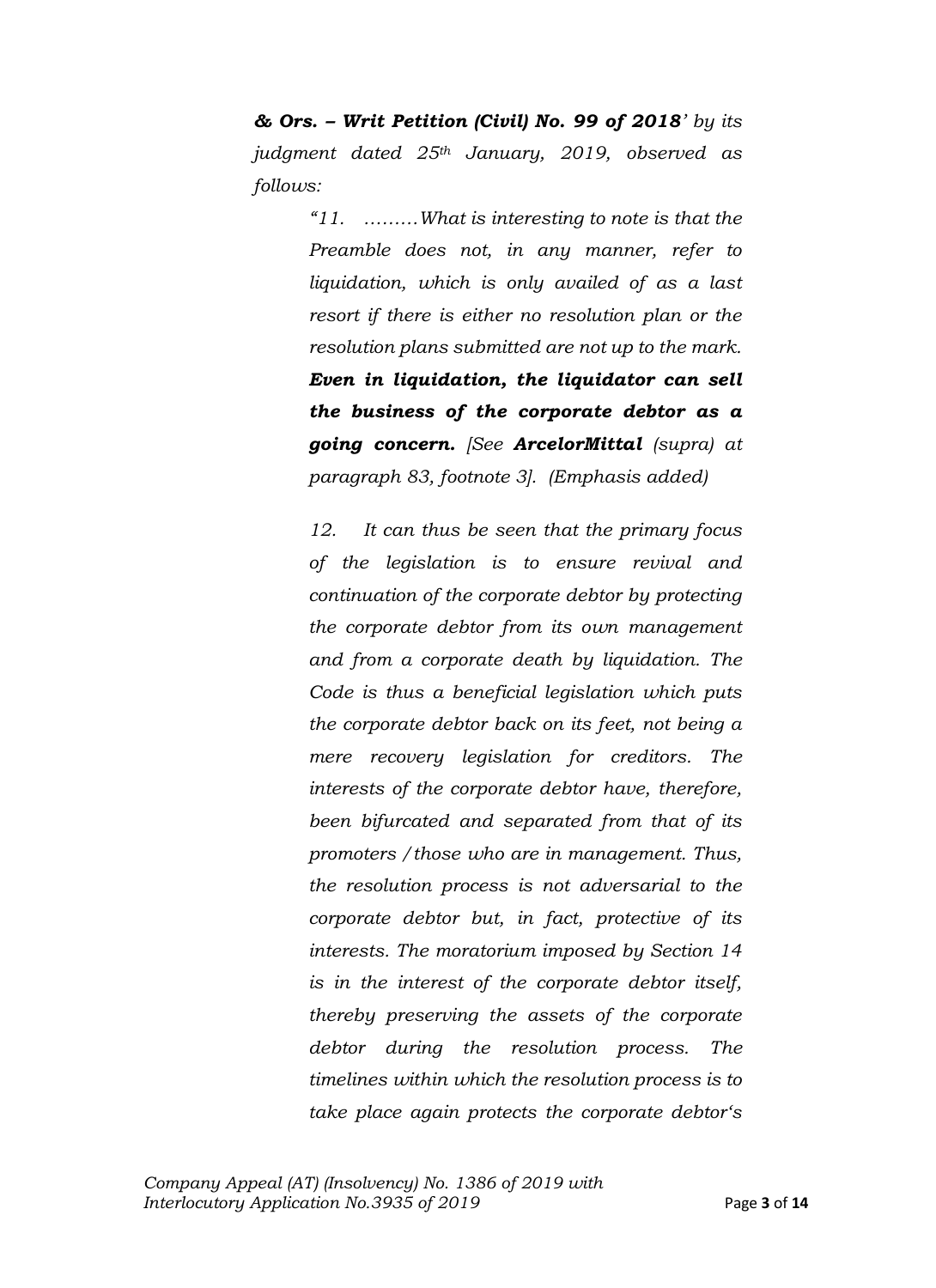*assets from further dilution, and also protects all its creditors and workers by seeing that the resolution process goes through as fast as possible so that another management can, through its entrepreneurial skills, resuscitate the corporate debtor to achieve all these ends."*

*In 'Arcelormittal India Pvt. Ltd. vs. Satish Kumar Gupta & Ors.' at paragraph 83, footnote 3 is mentioned. The Hon'ble Supreme Court noticed that :*

*"3. Regulation 32 of the Insolvency and Bankruptcy Board of India (Liquidation Process) Regulations, 2016, states that the liquidator may also sell the corporate debtor as a going concern."*

*6. In 'Meghal Homes Pvt. Ltd. vs. Shree Niwas Girni K.K. Samiti & Ors. – (2007) 7 SCC 753" the Hon'ble Supreme Court observed and held as follows:*

> *"33. The argument that Section 391 would not apply to a company which has already been ordered to be wound up, cannot be accepted in view of the language of Section 391(1) of the Act, which speaks of a company which is being wound up. If we substitute the definition in Section 390(a) of the Act, this would mean a company liable to be wound up and which is being wound up. It also does not appear to be necessary to restrict the scope of that provision considering the purpose for which it is enacted, namely, the revival of a company including a company that is liable to be*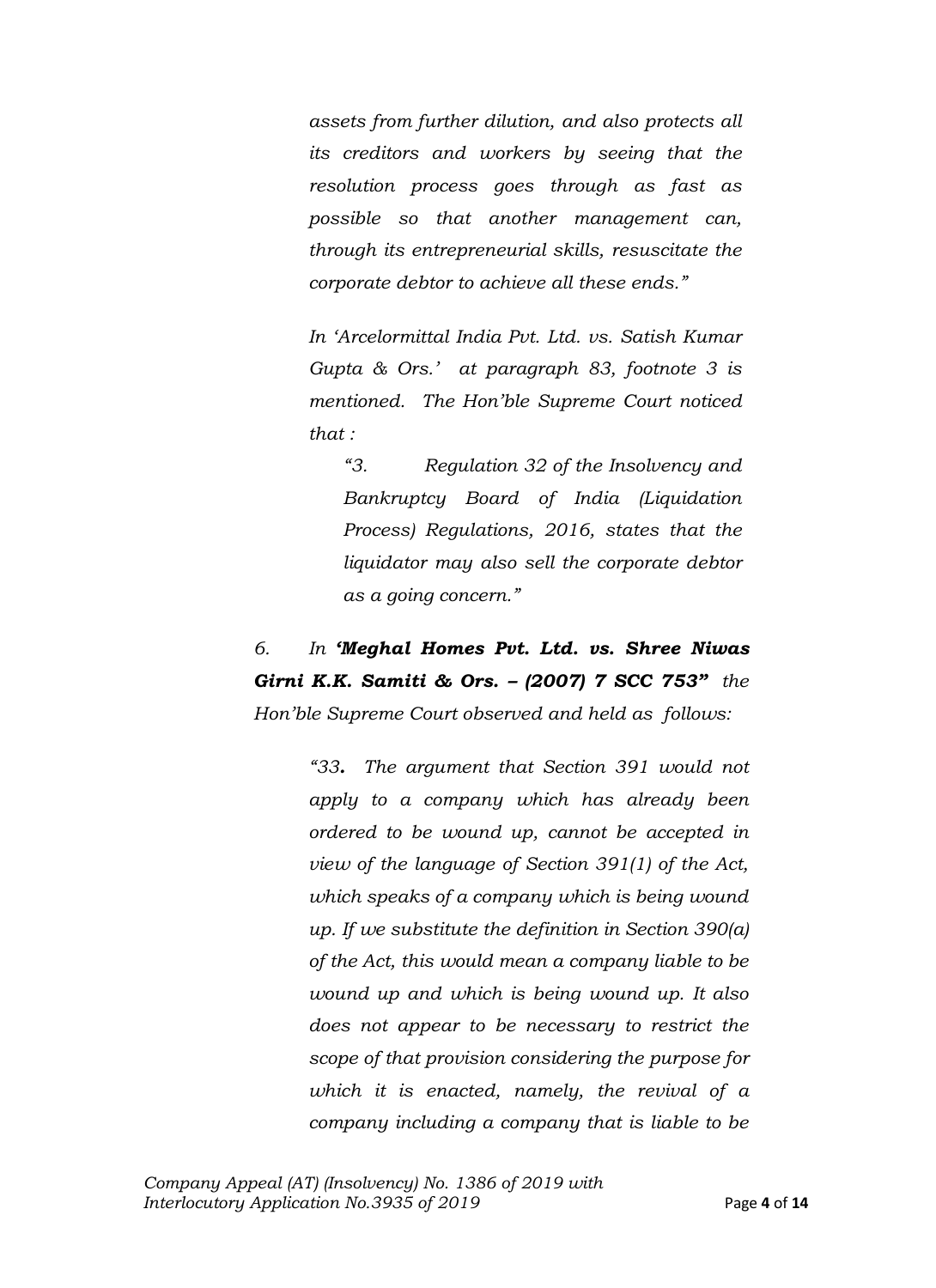*wound up or is being wound up and normally, the attempt must be to ensure that rather than dissolving a company it is allowed to revive. Moreover, Section 391(1)(b) gives a right to the liquidator in the case of a company which is being wound up, to propose a compromise or arrangement with creditors and members indicating that the provision would apply even in a case where an order of winding up has been made and a liquidator had been appointed. Equally, it does not appear to be necessary to go elaborately into the question whether in the case of a company in liquidation, only the Official Liquidator could propose a compromise or arrangement with the creditors and members as contemplated by Section 391 of the Act or any of the contributories or creditors also can come forward with such an application."*

*7. Section 391 of the Companies Act, 1956 has since been replaced by Section 230 of the Companies Act, 2013, which is as follows:*

*"230. Power to compromise or make arrangements with creditors and members*

*(1) Where a compromise or arrangement is proposed—*

> *(a) between a company and its creditors or any class of them; or*

> *(b) between a company and its members or any class of them,*

> *the Tribunal may, on the application of the company or of any creditor or member of the*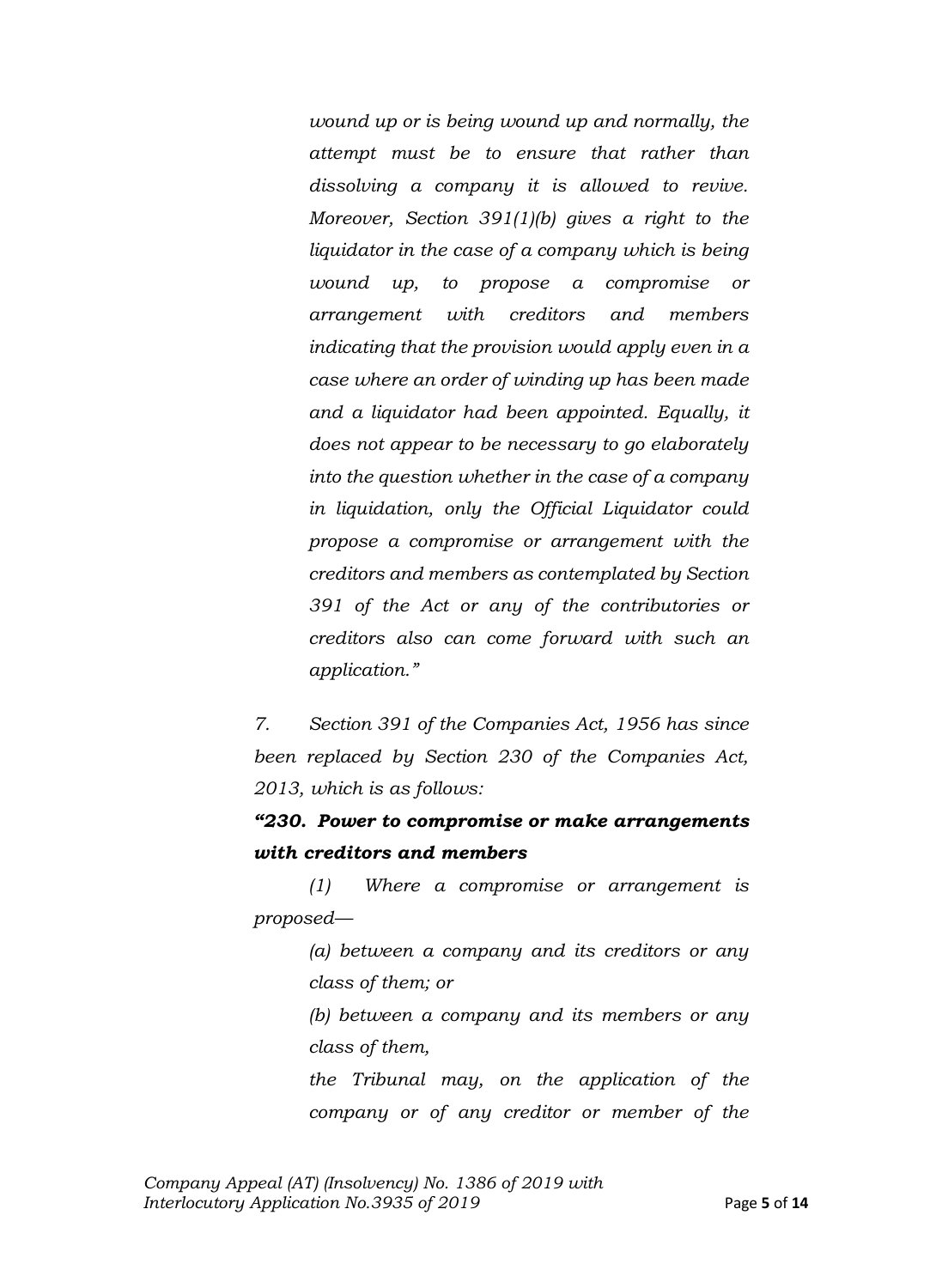*company, or in the case of a company which is being wound up, of the liquidator appointed under this Act or under the Insolvency and Bankruptcy Code, 2016 as the case may be, order a meeting of the creditors or class of creditors, or of the members or class of members, as the case may be, to be called, held and conducted in such manner as the Tribunal directs.*

*Explanation.— For the purposes of this subsection, arrangement includes a reorganisation of the company's share capital by the consolidation of shares of different classes or by the division of shares into shares of different classes, or by both of those methods.*

*(2) The company or any other person, by whom an application is made under subsection (1), shall disclose to the by affidavit—*

> *(a) all material facts relating to the company, such as the latest financial position of the company, the latest auditor's report on the accounts of the company and the pendency of any investigation or proceedings against the company;*

> *(b) reduction of share capital of the company, if any, included in the compromise or arrangement;*

> *(c) any scheme of corporate debt restructuring consented to by not less than seventy-five per cent. of the secured creditors in value, including—*

*(i) a creditor's responsibility statement in the prescribed form;* 

*(ii) safeguards for the protection of other secured and unsecured creditors;*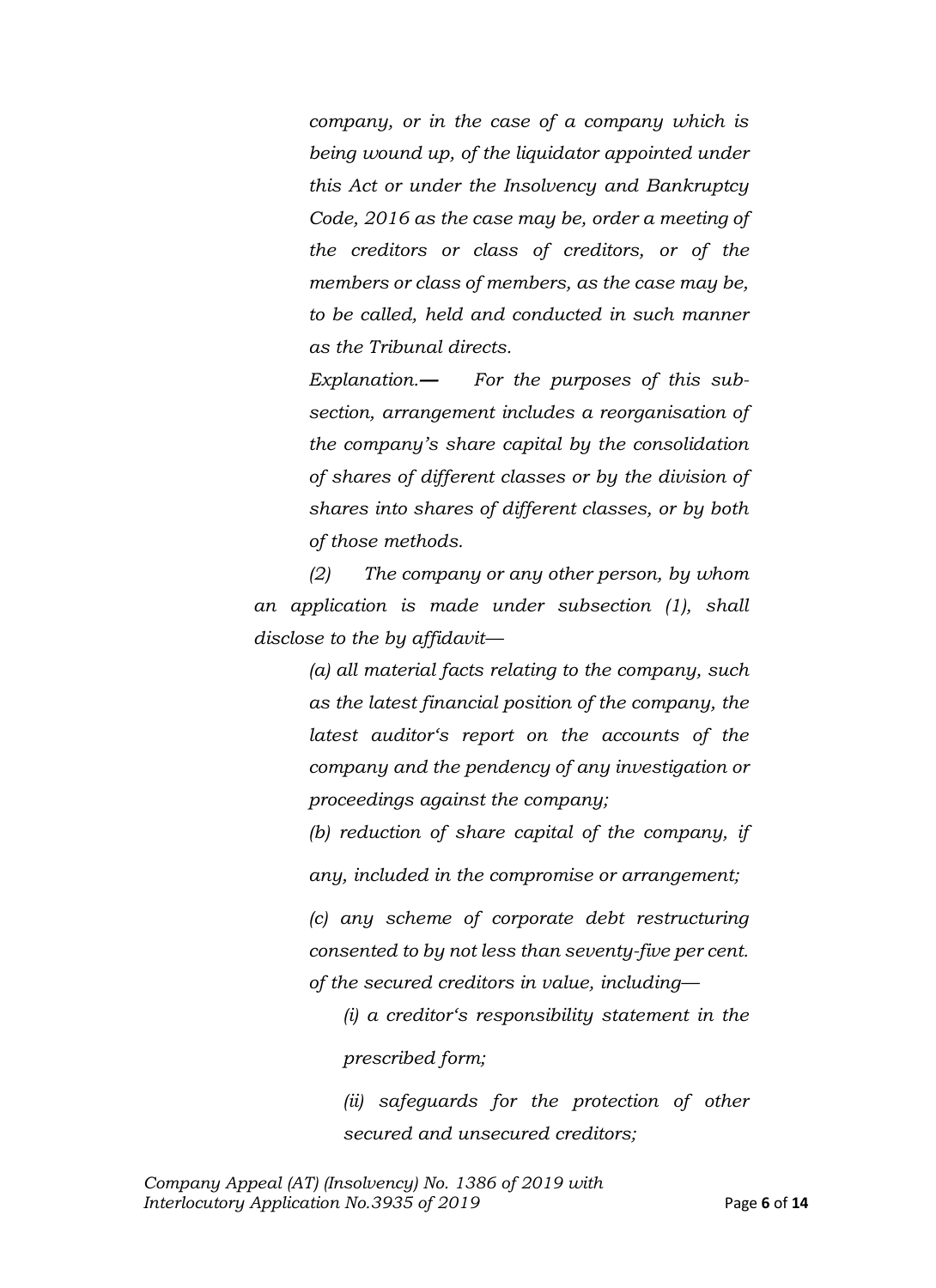*(iii) report by the auditor that the fund requirements of the company after the corporate debt restructuring as approved shall conform to the liquidity test based upon the estimates provided to them by the Board;* 

*(iv) where the company proposes to adopt the corporate debt restructuring guidelines specified by the Reserve Bank of India, a statement to that effect; and*

*(v) a valuation report in respect of the shares and the property and all assets, tangible and intangible, movable and immovable, of the company by a registered valuer.* 

*(3) Where a meeting is proposed to be called in pursuance of an order of the Tribunal under sub-section (1), a notice of such meeting shall be sent to all the creditors or class of creditors and to all the members or class of members and the debenture-holders of the company, individually at the address registered with the company which shall be accompanied by a statement disclosing the details of the compromise or arrangement, a copy of the valuation report, if any, and explaining their effect on creditors, key managerial personnel, promoters and non-promoter members, and the debenture-holders and the effect of the compromise or arrangement on any material interests of the directors of the company or the debenture trustees, and such other matters as may be prescribed:* 

*Provided that such notice and other documents shall also be placed on the website of the company, if any, and in case of a listed company, these documents shall be sent to the Securities and Exchange Board and*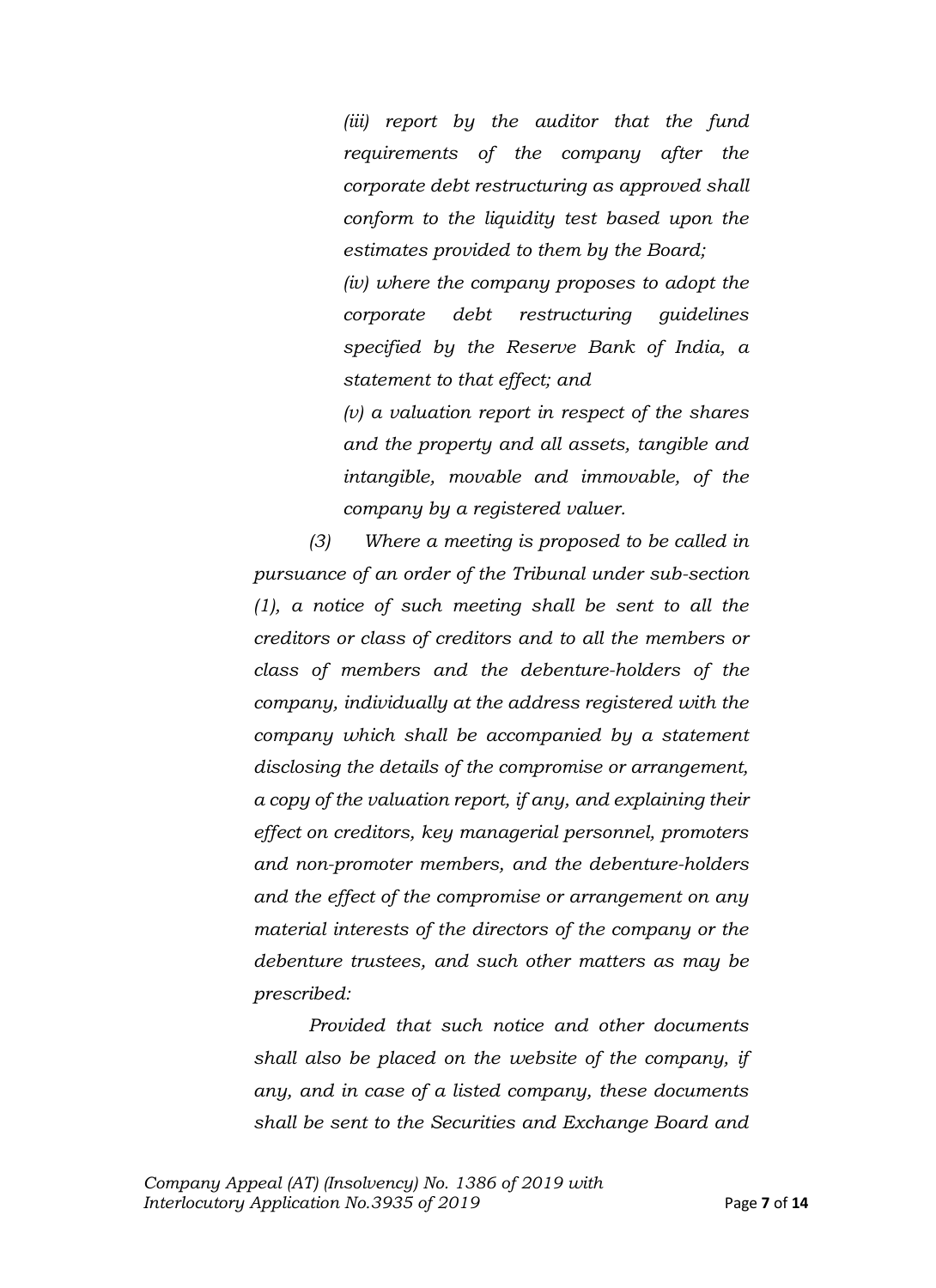*stock exchange where the securities of the companies are listed, for placing on their website and shall also be published in newspapers in such manner as may be prescribed:* 

*Provided further that where the notice for the meeting is also issued by way of an advertisement, it shall indicate the time within which copies of the compromise or arrangement shall be made available to the concerned persons free of charge from the registered office of the company.* 

*(4) A notice under sub-section (3)shall provide that the persons to whom the notice is sent may vote in the meeting either themselves or through proxies or by postal ballot to the adoption of the compromise or arrangement within one month from the date of receipt of such notice:* 

*Provided that any objection to the compromise or arrangement shall be made only by persons holding not*  less than ten per cent. of the shareholding or having *outstanding debt amounting to not less than five per cent. of the total outstanding debt as per the latest audited financial statement.* 

*(5) A notice under sub-section (3) along with all the documents in such form as may be prescribed shall also be sent to the Central Government, the income-tax authorities, the Reserve Bank of India, the Securities and Exchange Board, the Registrar, the respective stock exchanges, the Official Liquidator, the Competition Commission of India established under sub-section (1)of section 7 of the Competition Act, 2002, if necessary, and such other sectoral regulators or authorities which are likely to be affected by the compromise or arrangement*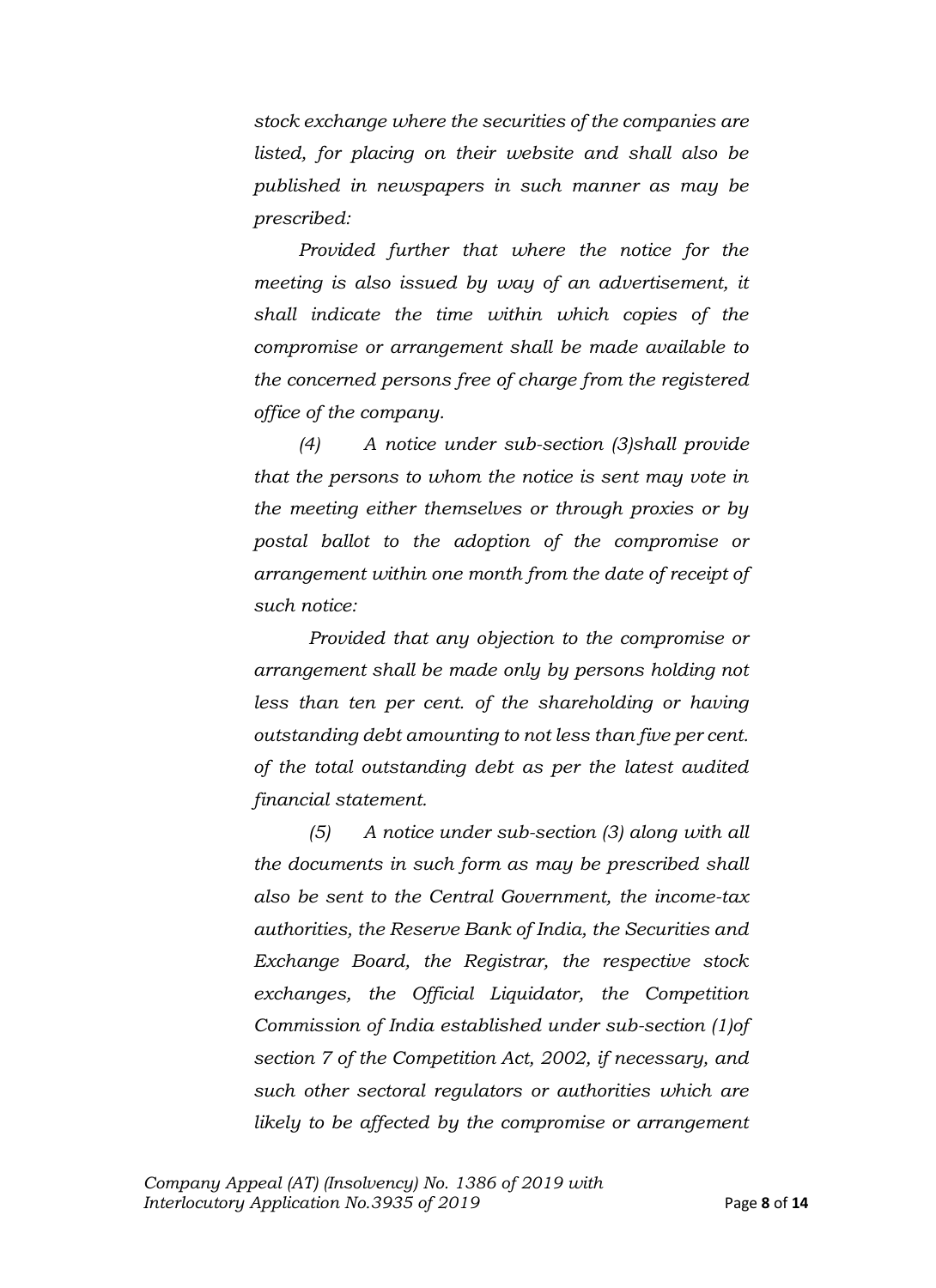*and shall require that representations, if any, to be made by them shall be made within a period of thirty days from the date of receipt of such notice, failing which, it shall be presumed that they have no representations to make on the proposals.* 

*(6) Where, at a meeting held in pursuance of sub-section (1), majority of persons representing threefourths in value of the creditors, or class of creditors or members or class of members, as the case may be, voting in person or by proxy or by postal ballot, agree to any compromise or arrangement and if such compromise or arrangement is sanctioned by the Tribunal by an order, the same shall be binding on the company, all the creditors, or class of creditors or members or class of members, as the case may be, or, in case of a company being wound up, on the liquidator appointed under this Act or under the Insolvency and Bankruptcy Code, 2016, as the case may be, and the contributories of the company.* 

*(7) An order made by the Tribunal under subsection (6) shall provide for all or any of the following matters, namely:—*

> *(a) where the compromise or arrangement provides for conversion of preference shares into equity shares, such preference shareholders shall be given an option to either obtain arrears of dividend in cash or accept equity shares equal to the value of the dividend payable;*

*(b) the protection of any class of creditors;* 

*(c) if the compromise or arrangement results in the variation of the shareholders' rights, it shall be given effect to under the provisions of section 48;*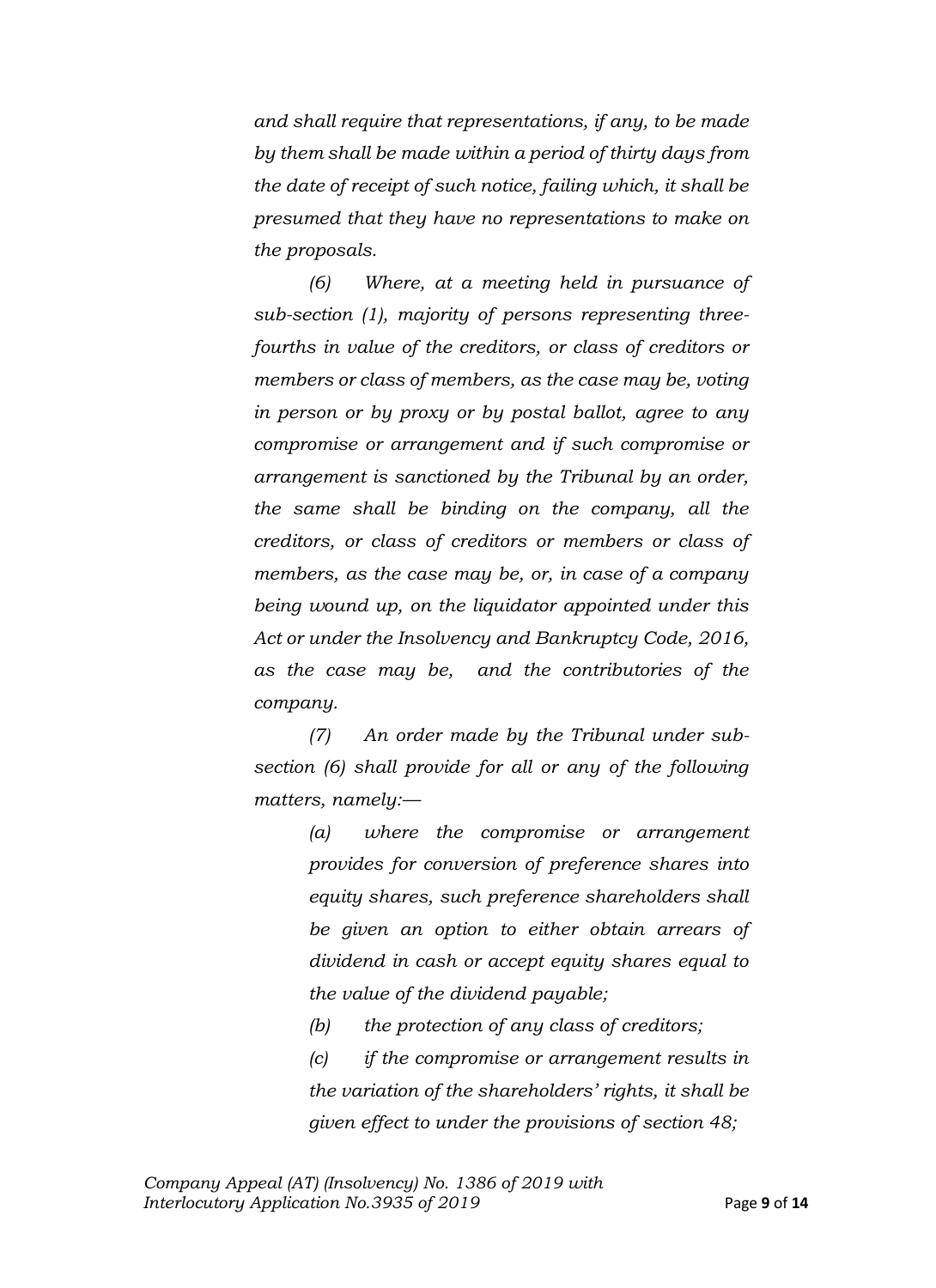*(d) if the compromise or arrangement is agreed to by the creditors under sub-section (6), any proceedings pending before the Board for Industrial and Financial Reconstruction established under section 4 of the Sick Industrial Companies (Special Provisions) Act, 1985 shall abate;* 

*(e) such other matters including exit offer to dissenting shareholders, if any, as are in the opinion of the Tribunal necessary to effectively implement the terms of the compromise or arrangement:* 

*Provided that no compromise or arrangement shall be sanctioned by the Tribunal unless a certificate by the company's auditor has been filed with the Tribunal to the effect that the accounting treatment, if any, proposed in the scheme of compromise or arrangement is in conformity with the accounting standards prescribed under section 133.* 

*(8) The order of the Tribunal shall be filed with the Registrar by the company within a period of thirty days of the receipt of the order.* 

*(9) The Tribunal may dispense with calling of a meeting of creditor or class of creditors where such creditors or class of creditors, having at least ninety per cent. value, agree and confirm, by way of affidavit, to the scheme of compromise or arrangement.* 

*(10) No compromise or arrangement in respect of any buy-back of securities under this section shall be*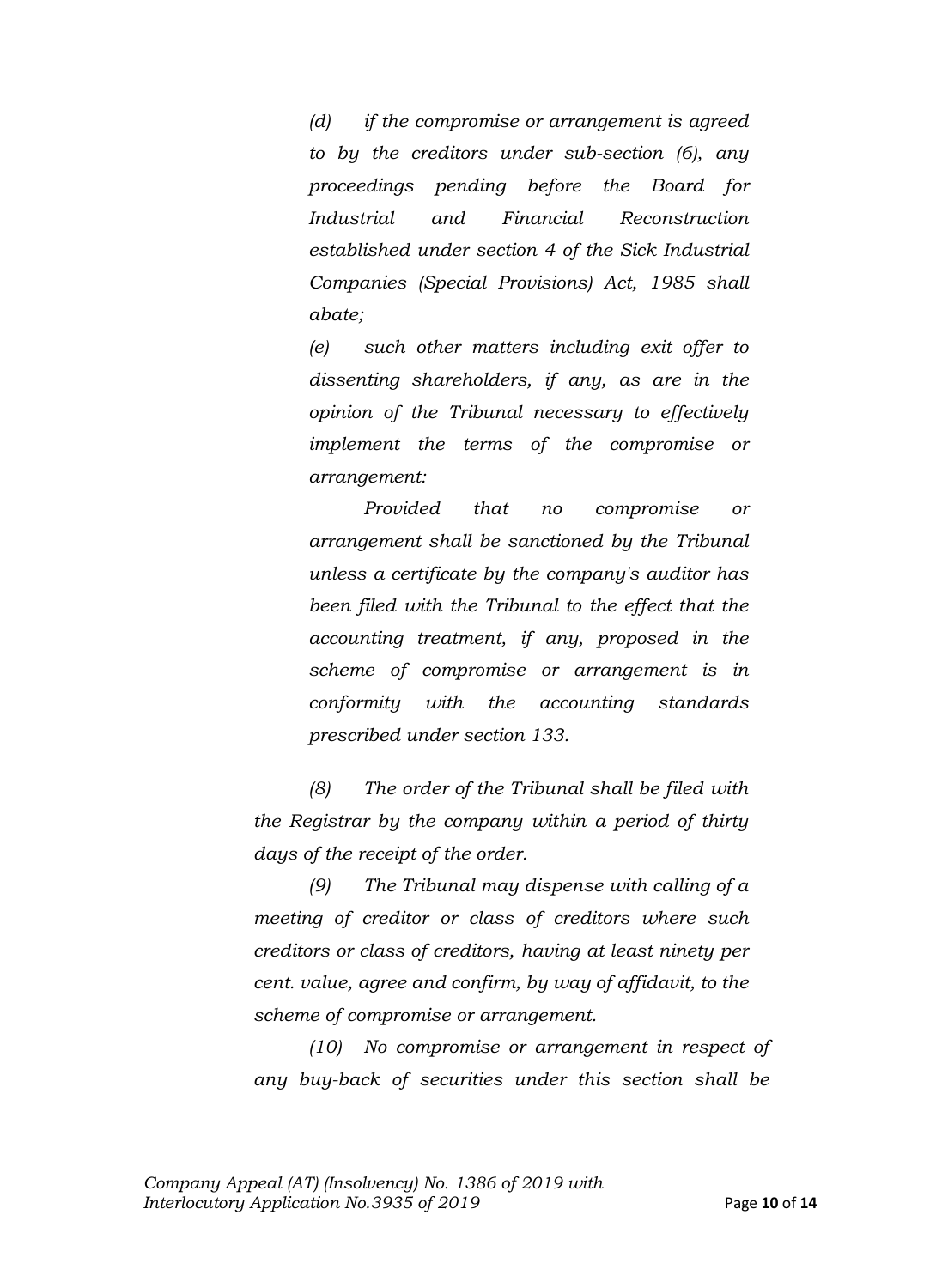*sanctioned by the Tribunal unless such buy-back is in accordance with the provisions of section 68.* 

*(11) Any compromise or arrangement may include takeover offer made in such manner as may be prescribed: Provided that in case of listed companies, takeover offer shall be as per the regulations framed by the Securities and Exchange Board.*

*(12) An aggrieved party may make an application to the Tribunal in the event of any grievances with respect to the takeover offer of companies other than listed companies in such manner as may be prescribed and the Tribunal may, on application, pass such order as it may deem fit. Explanation.—For the removal of doubts, it is hereby declared that the provisions of section 66 shall not apply to the reduction of share capital effected in pursuance of the order of the Tribunal under this section.*

*8. In view of the provision of Section 230 and the decision of the Hon'ble Supreme Court in 'Meghal Homes Pvt. Ltd.' and 'Swiss Ribbons Pvt. Ltd.', we direct the 'Liquidator' to proceed in accordance with law. He will verify claims of all the creditors; take into custody and control all the assets, property, effects and actionable claims of the 'corporate debtor', carry on the business of the 'corporate debtor' for its beneficial liquidation etc. as prescribed under Section 35 of the I&B Code. The Liquidator will access information under Section 33 and will consolidate the claim under Section 38 and after verification of claim in terms of Section 39 will either admit or reject the claim, as required under Section 40. Before taking steps to sell the assets of the 'corporate debtor(s)' (companies herein), the Liquidator will take steps in terms of Section 230 of*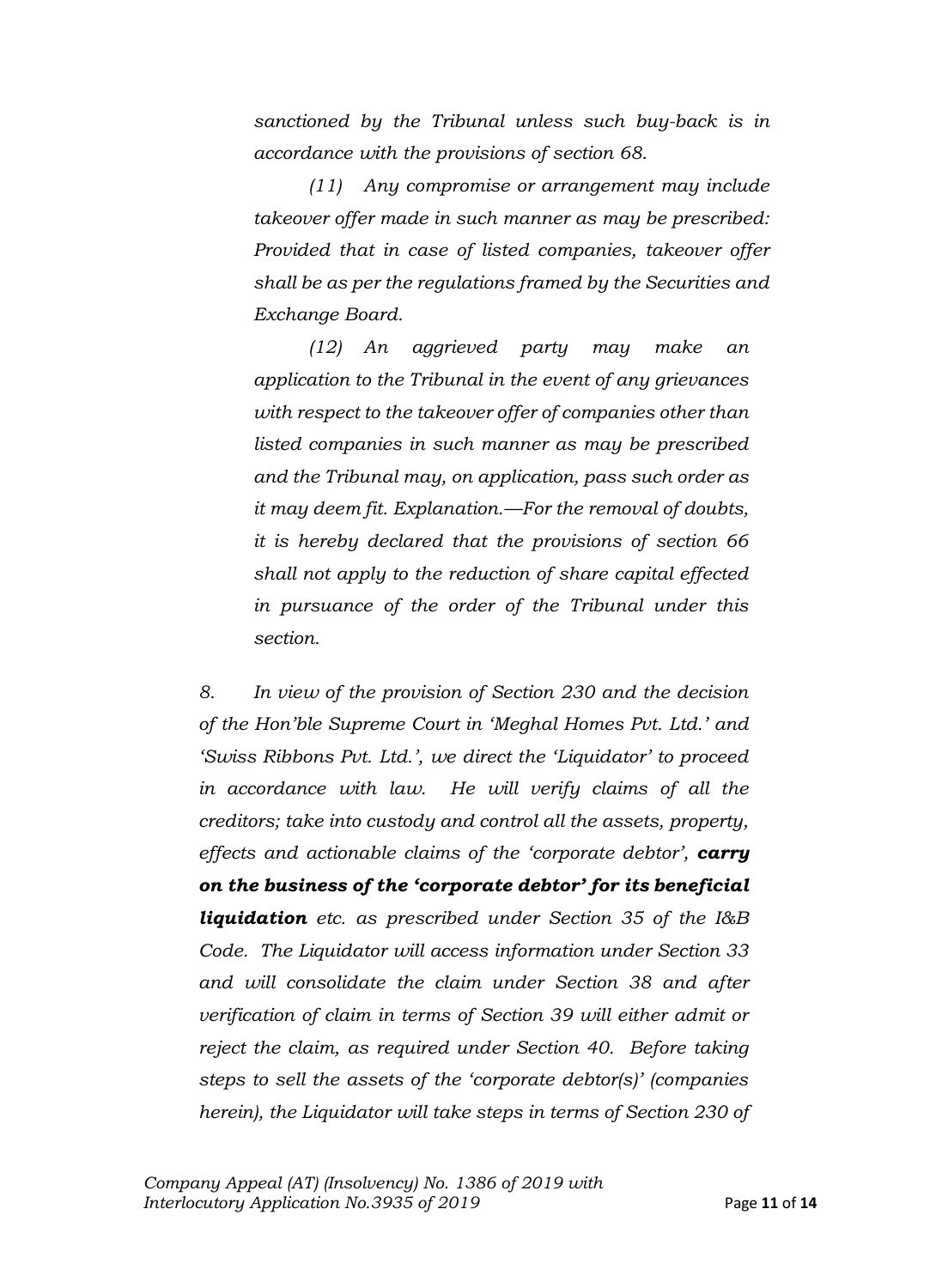*the Companies Act, 2013. The Adjudicating Authority, if so required, will pass appropriate order. Only on failure of revival, the Adjudicating Authority and the Liquidator will first proceed with the sale of company's assets wholly and thereafter, if not possible to sell the company in part and in accordance with law."*

*13. Therefore, it is clear that during the liquidation process, step required to be taken for its revival and continuance of the 'Corporate Debtor' by protecting the 'Corporate Debtor' from its management and from a death by liquidation. Thus, the steps which are required to be taken are as follows:*

- *i. By compromise or arrangement with the creditors, or class of creditors or members or class of members in terms of Section 230 of the Companies Act, 2013.*
- *ii. On failure, the liquidator is required to take step to sell the business of the 'Corporate Debtor' as going concern in its totality along with the employees.*

*14. The last stage will be death of the 'Corporate Debtor' by liquidation, which should be avoided.*

*15. Learned counsel appearing on behalf of the Appellant (Promoter) submitted that the provisions under Section 230 may not be completed within 90 days, as observed in "S.C. Sekaran v. Amit Gupta & Ors." (Supra).*

*16. It is further submitted that there will be objections by some of the creditors or members who may not allow the Tribunal to pass appropriate order under Section 230 of the Companies Act, 2013.*

*17. Normally, the total period for liquidation is to be completed preferably within two years. Therefore, in "S.C.*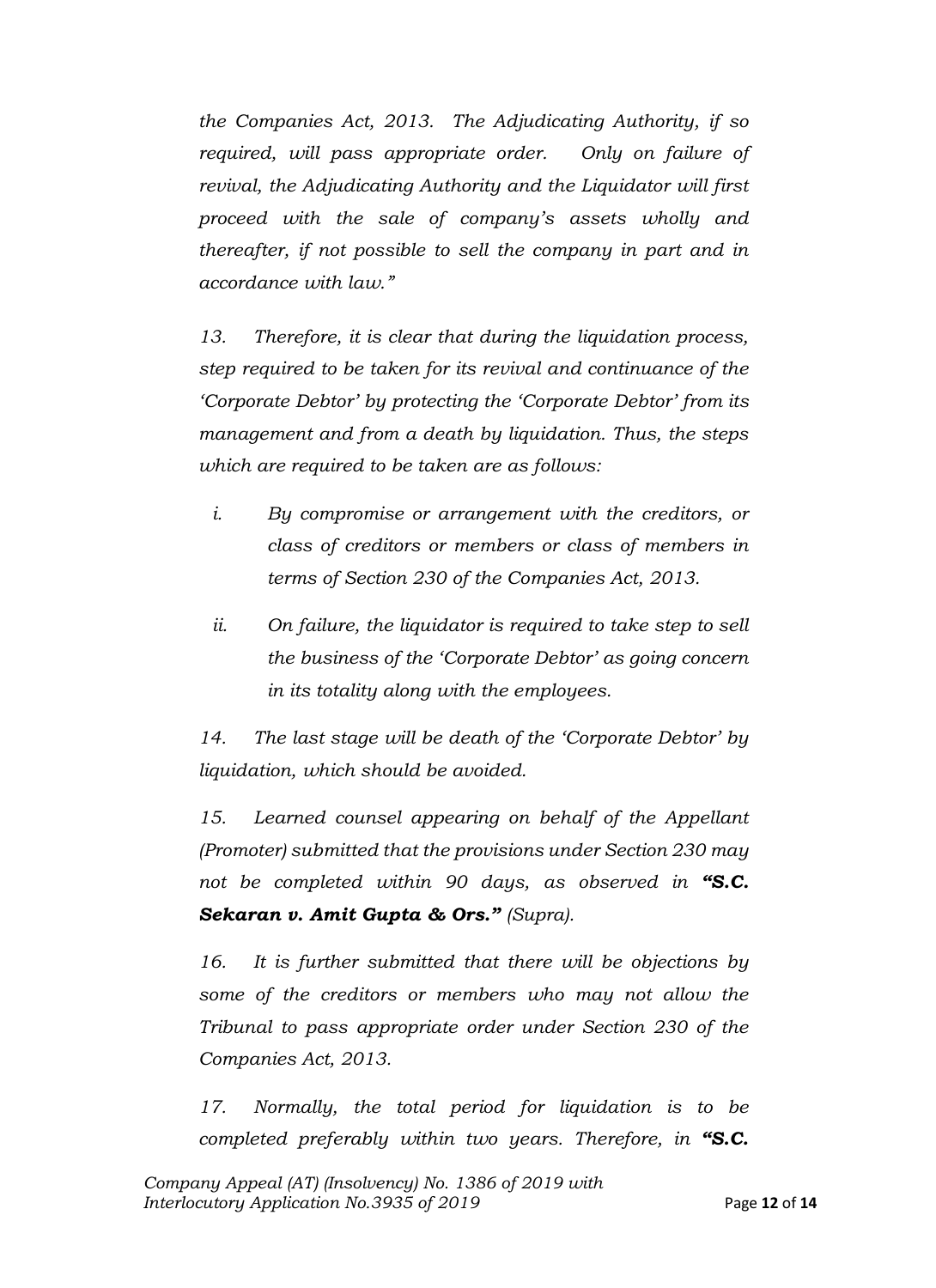*Sekaran v. Amit Gupta & Ors." (Supra), this Appellate Tribunal allowed 90 days' time to take steps under Section 230 of the Companies Act, 2013. In case, for any reason the liquidation process under Section 230 takes more time, it is open to the Adjudicating Authority (Tribunal) to extend the period if there is a chance of approval of arrangement of the scheme.*

*18. During proceeding under Section 230, if any, objection is*  raised, it is open to the Adjudicating Authority (National *Company Law Tribunal) which has power to pass order under Section 230 to overrule the objections, if the arrangement and scheme is beneficial for revival of the 'Corporate Debtor' (Company). While passing such order, the Adjudicating Authority is to play dual role, one as the Adjudicating Authority in the matter of liquidation and other as a Tribunal for passing order under Section 230 of the Companies Act, 2013. As the liquidation so taken up under the 'I&B Code', the arrangement of scheme should be in consonance with the statement and object of the 'I&B Code'. Meaning thereby, the scheme must ensure maximisation of the assets of the 'Corporate Debtor' and balance the stakeholders such as, the 'Financial Creditors', 'Operational Creditors', 'Secured Creditors' and 'Unsecured Creditors' without any discrimination. Before approval of an arrangement or Scheme, the Adjudicating Authority (National Company Law Tribunal) should follow the same principle and should allow the 'Liquidator' to constitute a 'Committee of Creditors' for its opinion to find out whether the arrangement of Scheme is viable, feasible and having appropriate financial matrix. It will be open for the Adjudicating Authority as a Tribunal to approve the arrangement or Scheme in spite of some irrelevant objections as may be raised by one or other creditor*